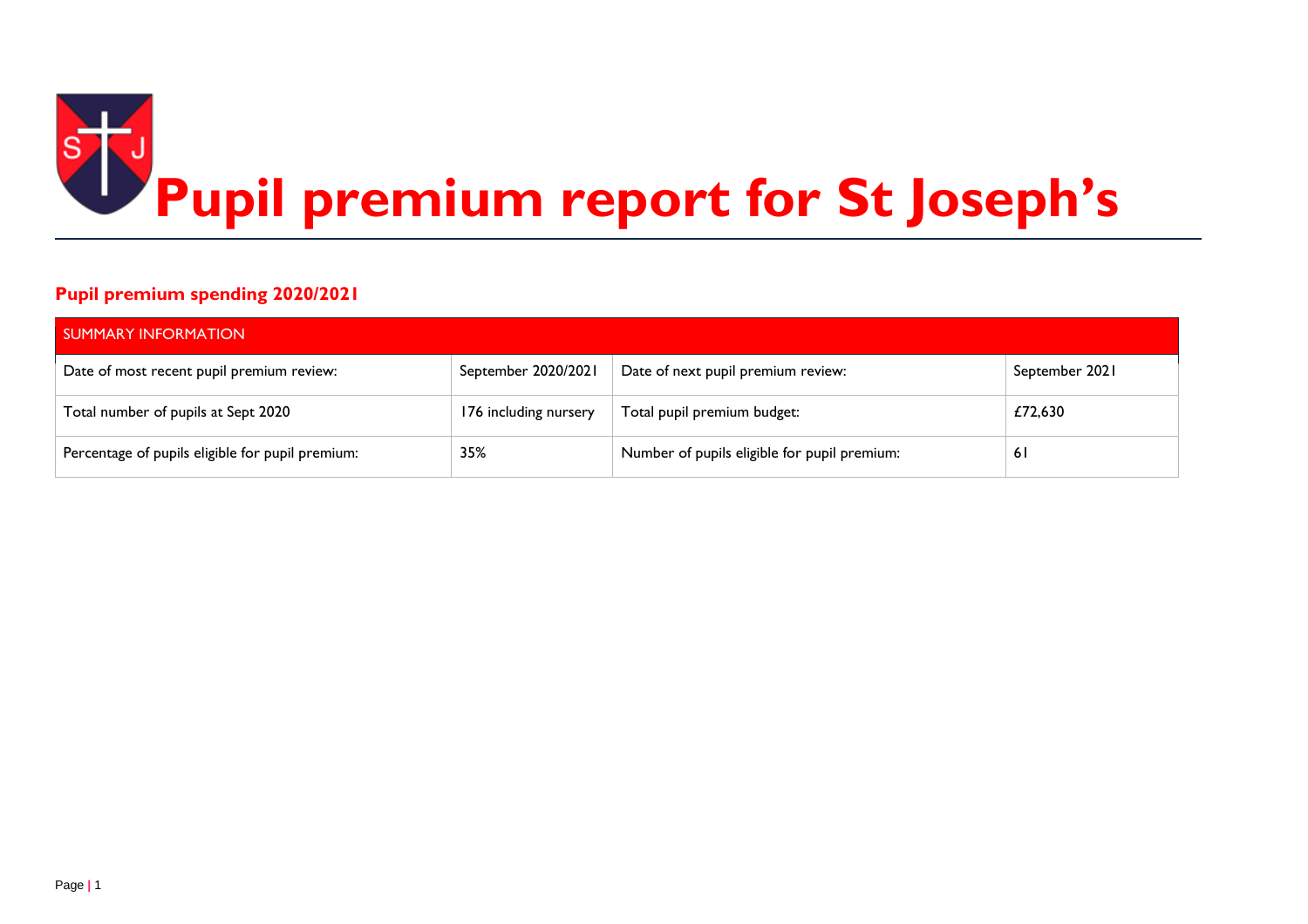### STRATEGY STATEMENT

- Strategies that are designed to be support in school: Learning mentor support, shine time staff and resources, financial support for visits and visitors, extra support for extra curriculum activities, support for breakfast club, financial support for transport (bus passes).support with uniform, extra hours in nursery.
- During Covid Closure interventions cannot be implement but we offered weekly hampers instead of the daily packed lunches were subsidized by school as they were over the amount provided for FSM, printed work packs made available for collection each week for families who were unable to work online or print at home.. Teacher phone calls weekly to support families and speak to children to connect to school community, learning mentor contacting families who they had previously been supporting.

Intervention sessions using a range of strategies designed to target the needs of these pupils. Introduction of therapeutic curriculum to meet the needs of pupils dealing with trauma and separation anxiety

o Barriers that have impacted:

- o School closures due to Coronavirus and consequently the ongoing support that children would normally receive in school.
- o Unable to start the Pupil Premium passport system that was scheduled to start,
- o Staffing costs have remained consistent despite the school being open to limited numbers.
- $\circ$  No internal data available from 21<sup>st</sup> March 2020 as children were not present at the end of term for assessment week
- o Attendance has been impacted by self-isolating, shielding and impact on numbers with parental concerns about safety

The overall aims of our pupil premium strategy

- $\circ$  To reduce attainment gap between the school's disadvantaged pupils across the curriculum and others nationally by 10 percentage points
- o To raise the in-school attainment of both disadvantaged pupils and their peers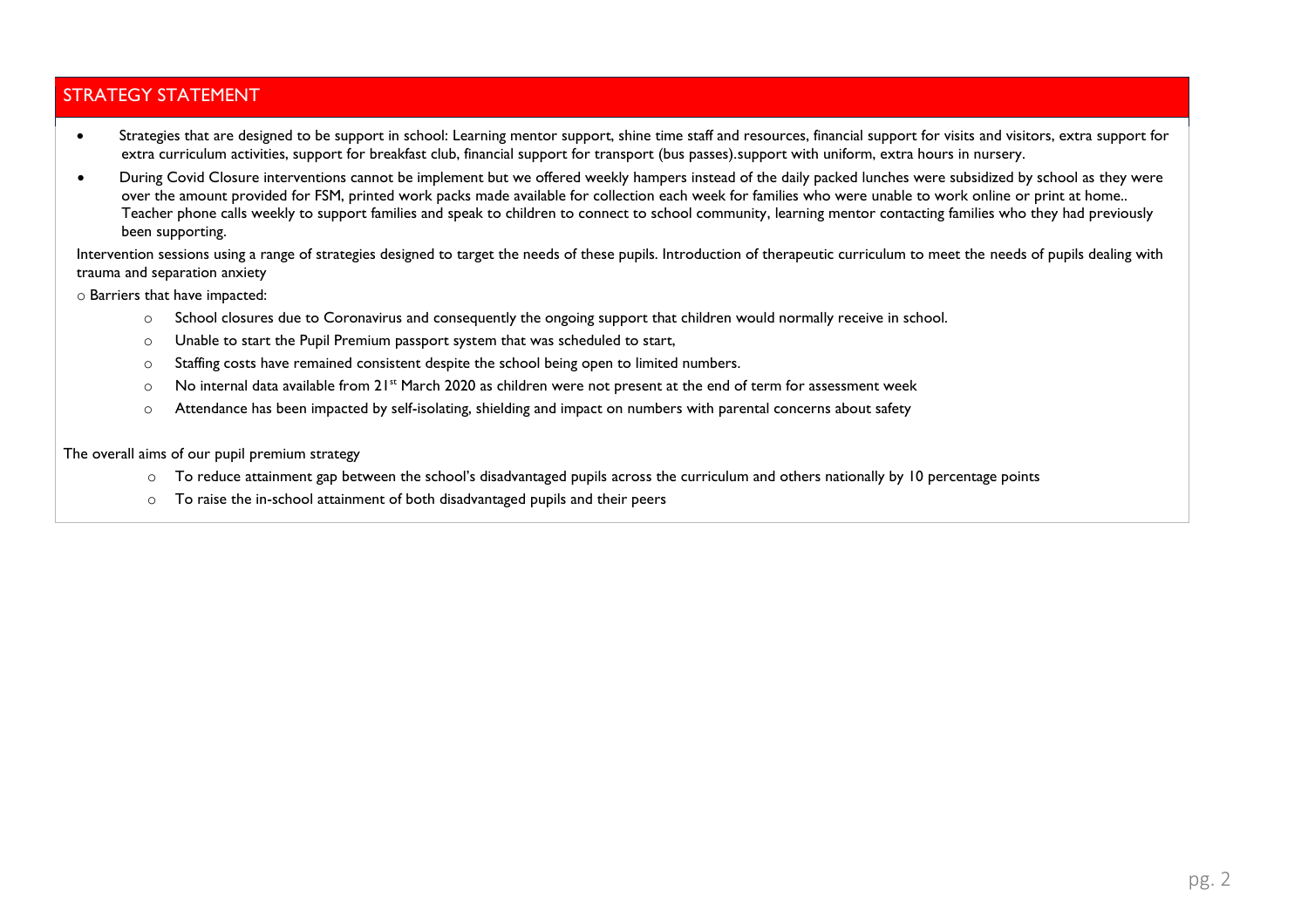# Assessment information

| <b>EYFS</b>                     |                                                  |                                        |                       |                                   |  |  |
|---------------------------------|--------------------------------------------------|----------------------------------------|-----------------------|-----------------------------------|--|--|
|                                 |                                                  | Pupils eligible for pupil premium (PP) |                       | <b>Pupils not eligible for PP</b> |  |  |
|                                 | <b>School Average</b><br><b>National average</b> |                                        | <b>School Average</b> | <b>National average</b>           |  |  |
| Good level of development (GLD) | 75%                                              | 56%                                    | 71%                   | 71.8%                             |  |  |
| Reading                         | 100%                                             | 58.3%                                  | 78.6%                 | 76.9%                             |  |  |
| Writing                         | 87.5%                                            | 62.5%                                  | 71.4%                 | 73.7%                             |  |  |
| Number                          | 100%                                             | 66.%                                   | 85.7%                 | 79.8%                             |  |  |
| Shape                           | 100%                                             | 69.4%                                  | 78.8%                 | 81.5%                             |  |  |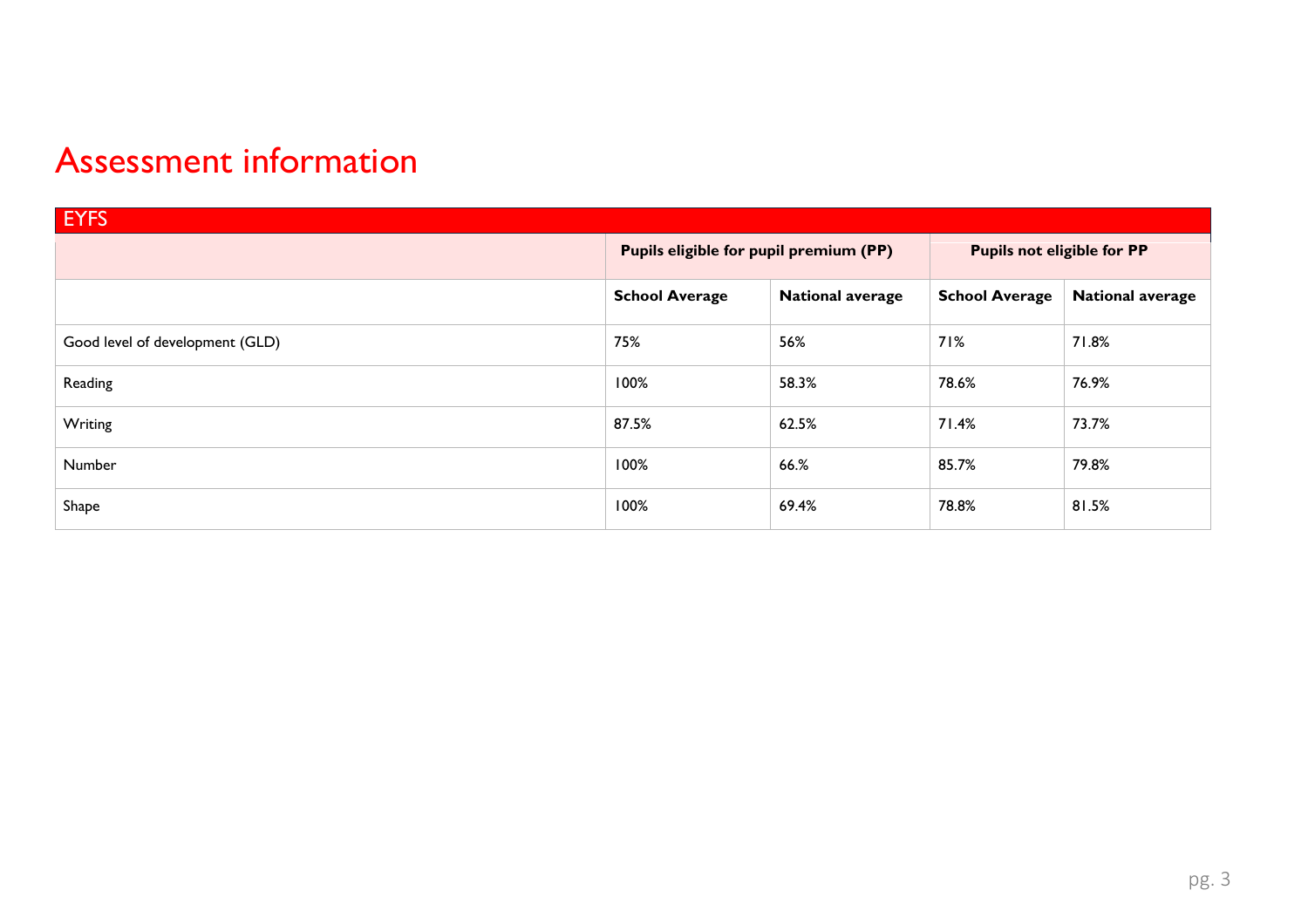|                               | YEAR I PHONICS SCREENING CHECK   NO 2019 DATA AVAILABLE – 2020 RESIT DATA TO BE AVAILABLE FROM<br><b>DECEMBER 2020</b> |                         |  |  |  |
|-------------------------------|------------------------------------------------------------------------------------------------------------------------|-------------------------|--|--|--|
| <b>Pupils eligible for PP</b> | <b>Pupils not eligible for PP</b>                                                                                      | <b>National average</b> |  |  |  |
|                               |                                                                                                                        |                         |  |  |  |

# **END OF KS1 2020 DATA NOT PUBLISHED BASED ON 2019 DATA**

|                                                                      | <b>Pupils eligible for PP</b> | <b>Pupils not eligible for PP</b> |                  |
|----------------------------------------------------------------------|-------------------------------|-----------------------------------|------------------|
|                                                                      | School average<br>(8 pupils)  | School average                    | National average |
| % achieving expected standard or above in reading, writing and maths | 40%                           | 57%                               | 78%              |
| % achieving expected standard in reading                             | 83.3%                         | 59.09%                            | 75%              |
| % achieving expected standard in writing                             | 50%                           | 54.5%                             | 76%              |
| % achieving expected standard in maths                               | 50%                           | 59.09%                            | 76%              |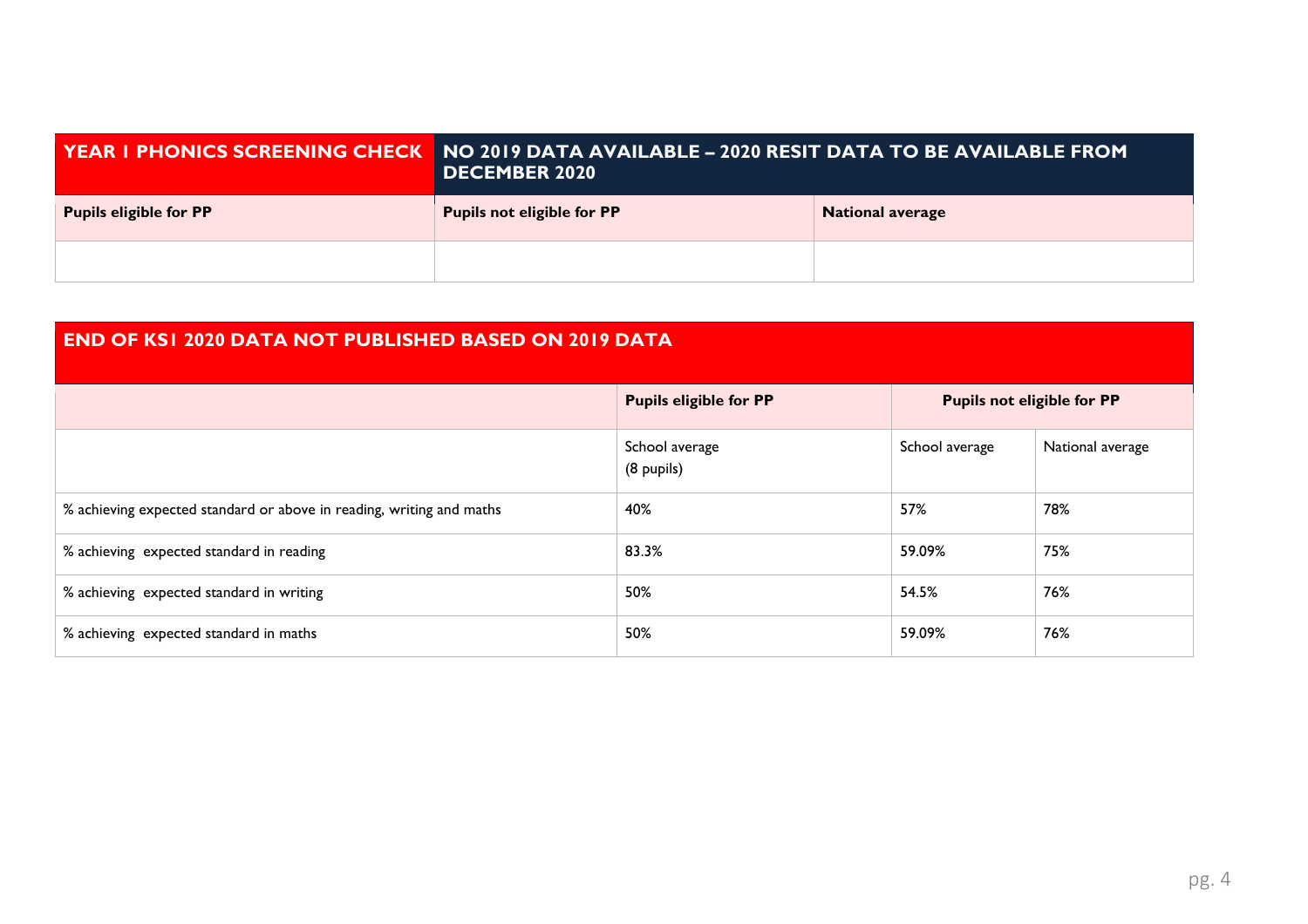| <b>END OF KS2 2020 DATA NOT PUBLISHED BASED ON 2019 DATA</b>               |                                    |                         |                                   |                         |  |  |
|----------------------------------------------------------------------------|------------------------------------|-------------------------|-----------------------------------|-------------------------|--|--|
|                                                                            | Pupils eligible for PP (12 pupils) |                         | <b>Pupils not eligible for PP</b> |                         |  |  |
|                                                                            | <b>School average</b>              | <b>National average</b> | <b>School average</b>             | <b>National average</b> |  |  |
| % achieving expected standard or above in reading, writing and maths       | 67%                                | 11%                     | 69%                               | 71%                     |  |  |
| % achieving expected standard in reading                                   | 75%                                | 62%                     | 85%                               | 79%                     |  |  |
| % achieving expected standard in writing                                   | 67%                                | 68%                     | 92%                               | 84%                     |  |  |
| % achieving expected standard in maths                                     | 67%                                | 67%                     | 77%                               | 84%                     |  |  |
| % achieving above expected standard or above in reading, writing and maths | 0%                                 | 5%                      | 0%                                | 13%                     |  |  |
| % achieving above expected standard in reading                             | 25%                                | 17%                     | 15%                               | 32%                     |  |  |
| % achieving above expected standard in writing                             | 17%                                | 11%                     | 15%                               | 24%                     |  |  |
| % achieving above expected standard in maths                               | 8%                                 | 16%                     | 8%                                | 31%                     |  |  |

# **Barriers to learning**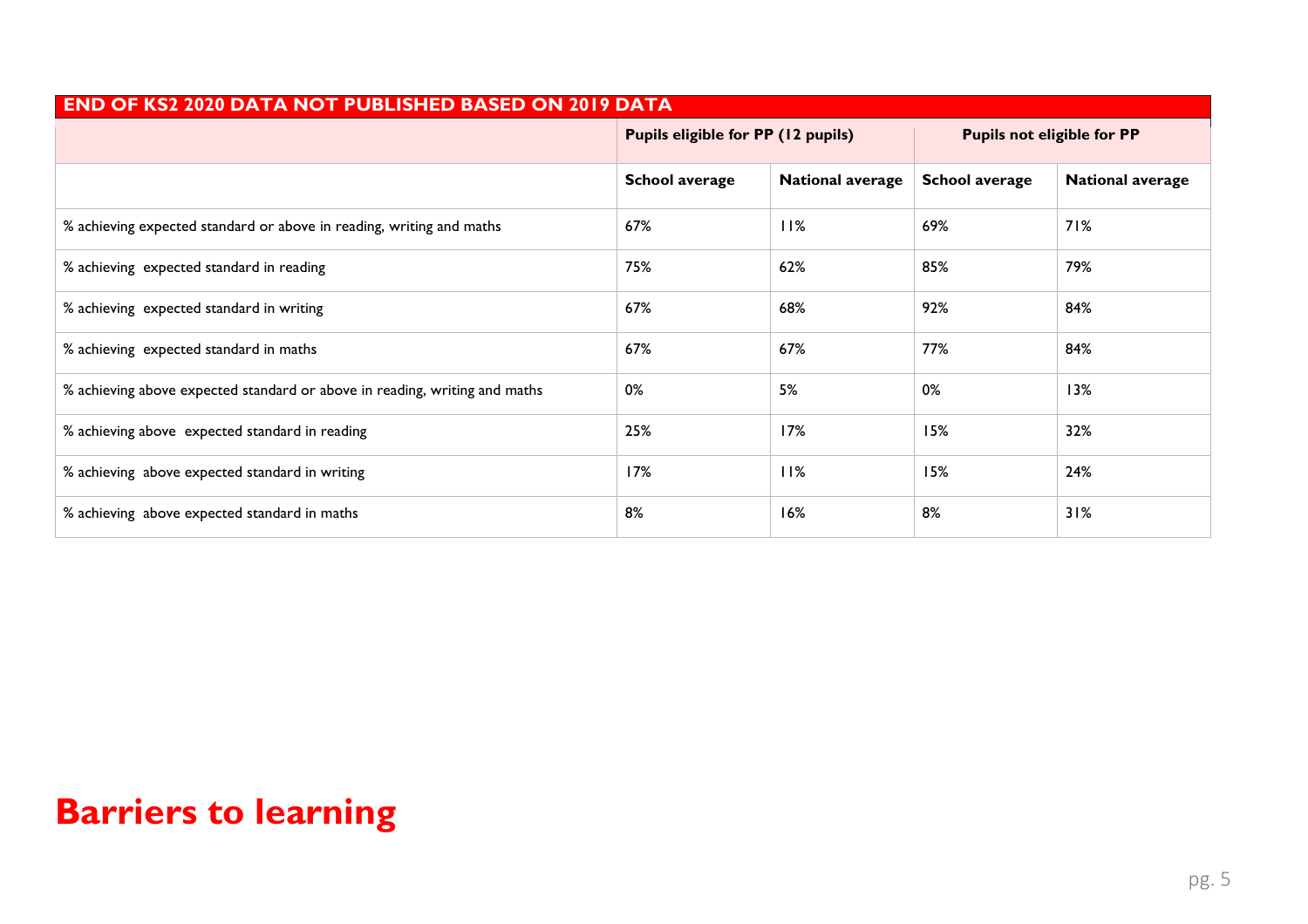# **BARRIERS TO FUTURE ATTAINMENT**

#### **Academic barriers:**

| A | Poor oral language and low vocabulary                                                                         |
|---|---------------------------------------------------------------------------------------------------------------|
| B | Low starting points in the year due to behavior, pupils struggling with boundaries.                           |
|   | Anxieties and stress due to complex situations therefore impacting on ability to focus on learning in school. |

# **ADDITIONAL BARRIERS**

#### **External barriers**

| D  | Low attendance                                                                                     |
|----|----------------------------------------------------------------------------------------------------|
| E. | Low academic aspirations                                                                           |
|    | Housing and transport challenges - transient nature of families/increased numbers of school moves. |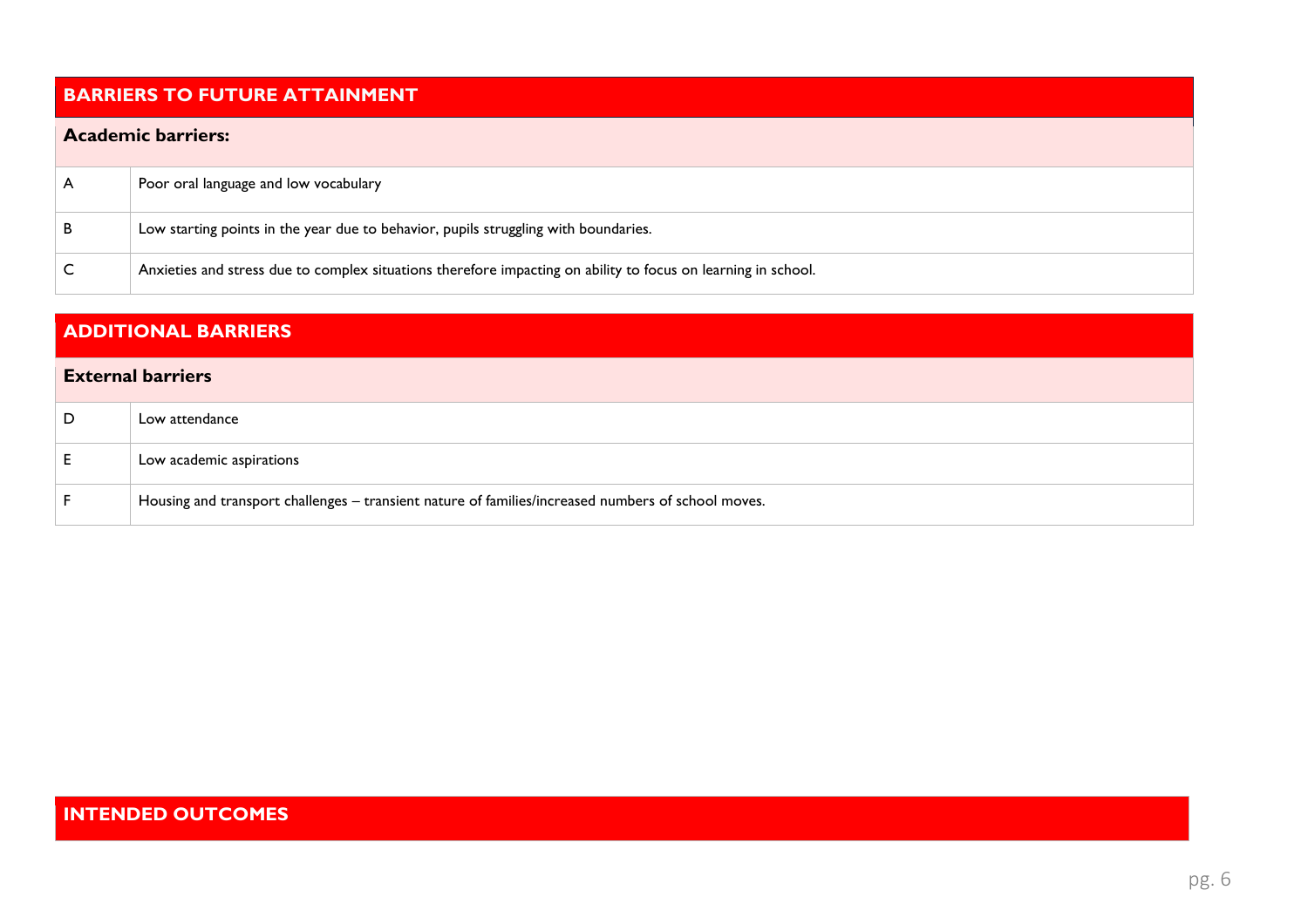|   | <b>Specific outcomes</b>                                                                                                                                                                            | <b>Success criteria</b>                                                                                                                                                                                                                                                                                                                                                                                                                                                                                                                                                                                                                                                                                                                           |
|---|-----------------------------------------------------------------------------------------------------------------------------------------------------------------------------------------------------|---------------------------------------------------------------------------------------------------------------------------------------------------------------------------------------------------------------------------------------------------------------------------------------------------------------------------------------------------------------------------------------------------------------------------------------------------------------------------------------------------------------------------------------------------------------------------------------------------------------------------------------------------------------------------------------------------------------------------------------------------|
| A | To raise standards across the curriculum to reduce the<br>gap between the pupil premium and non-pupil premium<br>across all areas of the curriculum but in particular within<br>maths and literacy. | Gap between PP and non-PP is narrowed in maths, reading and writing.<br>Increased numbers of PP children attaining higher level combined standard at end of KS2<br>Gap between PP and non-PP is reduced in all foundation subject areas                                                                                                                                                                                                                                                                                                                                                                                                                                                                                                           |
| В | To raise aspirations                                                                                                                                                                                | Children self-esteem, resilience and perseverance increase and are able to challenge themselves to try<br>new challenges.<br>The pupil premium grant (PPG) is used to ensure that disadvantaged pupils have full access to all the<br>school's enrichment and extra-curricular activities.<br>The PPG is used to support students to visit universities in year 6 and take part in curriculum enrichment<br>programmes.<br>The school promotes the personal development of disadvantaged pupils by encouraging them to engage<br>in student leadership, for example on school councils or as pupil ambassadors.<br>Disadvantaged pupils are fully represented in sports teams, concerts and plays and promotes their wider<br>engagement in these |
| C | To provide opportunities to experience enrichment<br>opportunities                                                                                                                                  | Increased numbers of participation by PP participating in after school clubs.<br>Increased number of PP children accessing breakfast club/wrap around.<br>Increased number of PP children attending small groups such as music lessons, outdoor therapy, the<br>emotion coach or worry bugs groups.                                                                                                                                                                                                                                                                                                                                                                                                                                               |
| D | To improve resilience, self-esteem and well-being                                                                                                                                                   | Increased number of PP children supported to attend sporting activities such as after school clubs,<br>competitions, intra-house and inter-house competitions.<br>Pupil voice shows sensory circuits, wellbeing curriculum, emotion coach, learning mentor support is<br>benefitting their mental health and well-being.<br>Decreased incidents of PP failing to challenge themselves in class, small groups.<br>Improved attention and focus in class.                                                                                                                                                                                                                                                                                           |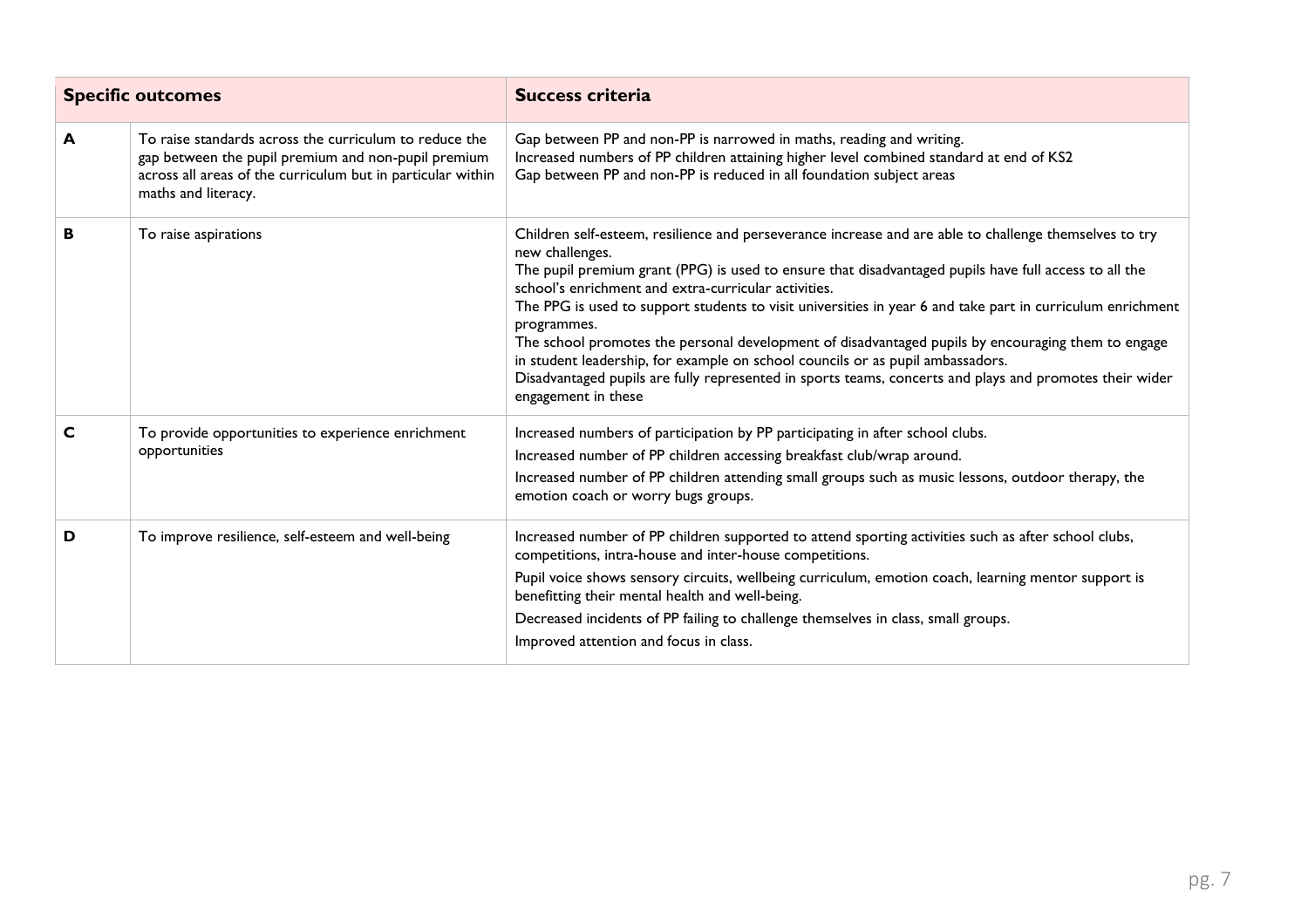# **Planned expenditure for current academic year**

| <b>ACADEMIC YEAR</b><br><b>Quality of teaching for all</b>                                 |                                                                                                                                                        |                               |                                                          |                                                     |                                                            |                                         |                          |
|--------------------------------------------------------------------------------------------|--------------------------------------------------------------------------------------------------------------------------------------------------------|-------------------------------|----------------------------------------------------------|-----------------------------------------------------|------------------------------------------------------------|-----------------------------------------|--------------------------|
| <b>Action</b>                                                                              | Intended outcome                                                                                                                                       | <b>Barrier to</b><br>overcome | What's the evidence<br>and rationale for this<br>choice? | How will you make<br>sure it's implemented<br>well? | <b>Staff</b><br>lead                                       | <b>When will</b><br>you review<br>this? | Cost                     |
| Effective in class<br>support from<br>class teacher for<br>children based on<br>attainment | Children grouped by attainment are<br>targeted for support to build confidence in<br>themselves and thereby raise aspirations                          | A, B, D                       | Within class attainment<br>grouping (EEF)                | Lesson observations<br>Book trawls                  | $AHT -$<br>curriculum                                      | January 2021                            | £45,000                  |
| Collaborative<br>learning for<br>reading<br>comprehension<br>strategies                    | Children increase their ability to<br>understand and monitor text for errors.<br>Improved understanding in all subjects.<br>Improved fluency and speed | A, B, D                       | Reading comprehension<br>strategies (EEF)                | Intervention timetables<br>reviews                  | AHT-<br>curriculum<br>Literacy<br>lead                     | February<br>2021                        | £8,500 staffing<br>costs |
| Fresh start for<br>y5/6                                                                    | Children will received phonics input and<br>targeted differentiated work to develop<br>fluency and reading speed.                                      | A, D                          | Phonics support (EEF)                                    | Lesson observations<br>Book trawls                  | <b>Class</b><br>teachers<br>Literacy<br>lead<br><b>AHT</b> | December<br>2020                        | £2000<br>resources       |
| Total budgeted cost:                                                                       |                                                                                                                                                        |                               |                                                          |                                                     |                                                            |                                         | £55,500                  |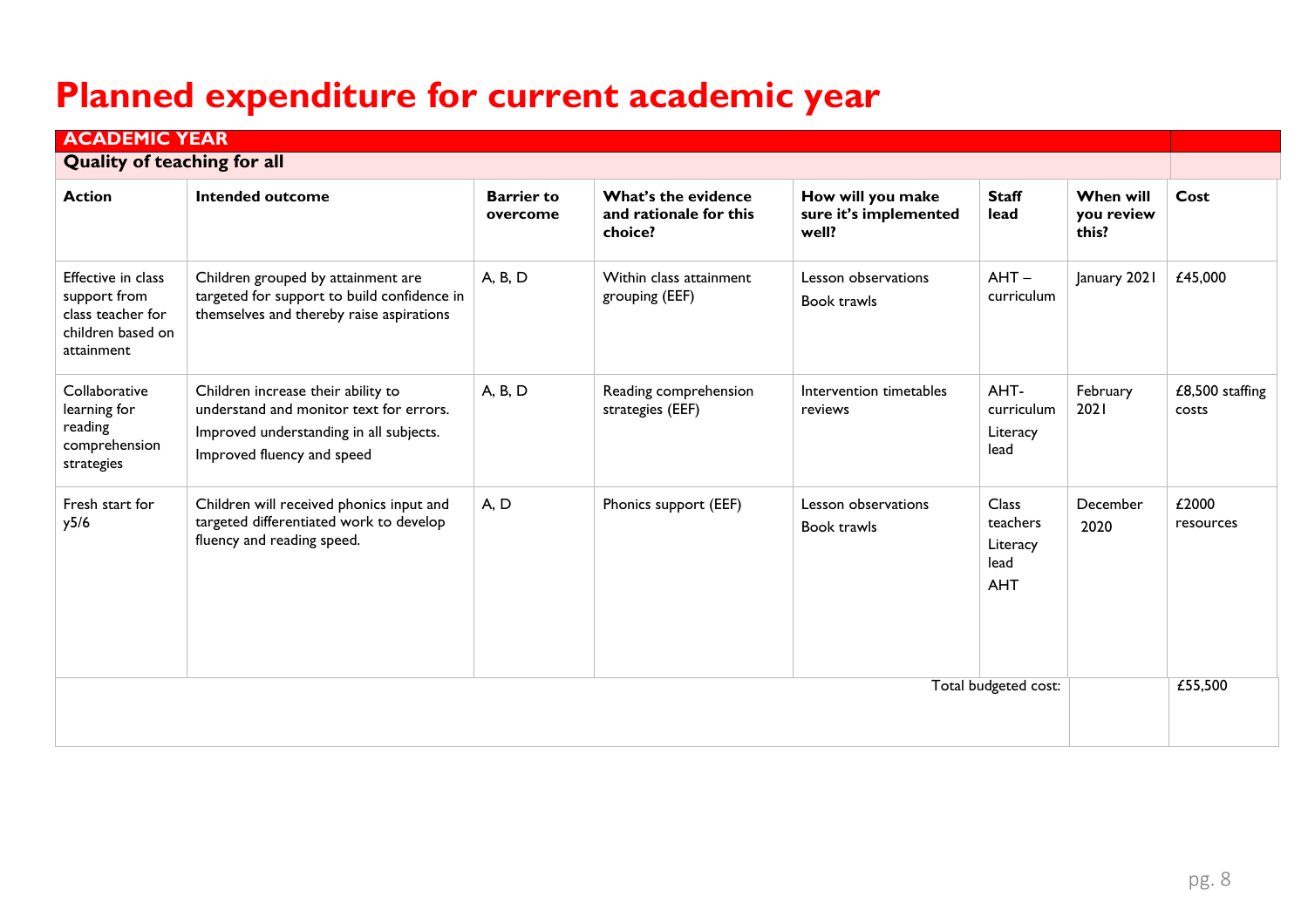| <b>Targeted support</b>                                                              |                                                                                                                                                                                                          |                               |                                                                                                                                                                                                                                                                                       |                                                      |                      |                                     |                                                           |
|--------------------------------------------------------------------------------------|----------------------------------------------------------------------------------------------------------------------------------------------------------------------------------------------------------|-------------------------------|---------------------------------------------------------------------------------------------------------------------------------------------------------------------------------------------------------------------------------------------------------------------------------------|------------------------------------------------------|----------------------|-------------------------------------|-----------------------------------------------------------|
| <b>Action</b>                                                                        | <b>Intended outcome</b>                                                                                                                                                                                  | <b>Barrier to</b><br>overcome | What's the evidence and<br>rationale for this choice?                                                                                                                                                                                                                                 | How will you make<br>sure it's implemented<br>well?  | <b>Staff</b><br>lead | When<br>will you<br>review<br>this? | Cost                                                      |
| Learning<br>mentor to<br>take small<br>groups for<br>1:2 music<br>lessons            | Children will have access to music lessons<br>to learn to play an instrument.                                                                                                                            | B, C, D                       | Children benefit from enrichment<br>experience of individual or small<br>group music lessons to raise self-<br>esteem and aspirations                                                                                                                                                 | Feedback forms<br><b>Observations</b><br>Pupil voice | Learning<br>mentor   | December<br>2020                    | £15.96 per<br>ukulele x3<br>£47.85 plus<br>staffing costs |
| Learning<br>mentor to<br>take small<br>groups for<br>outdoor<br>learning<br>sessions | Children will develop their resilience and<br>self-esteem and have the opportunity to<br>learn new skills for gardening. Recordable<br>flowers for developing language and<br>instructions for others.   | A, C,D                        | Children benefit from enrichment<br>experience of small group<br>outdoor therapy session.<br>Learn new skills for gardening.<br>Time to talk and discuss worries,<br>concerns<br>Recordable flowers for outside in<br>the forest school area to develop<br>language and oracy skills. | Feedback forms<br><b>Observations</b><br>Pupil voice | Learning<br>mentor   | December<br>2020                    | £49.98 plus<br>staffing costs                             |
| Learning<br>mentor to<br>take small<br>groups for<br>worry bugs<br>session.          | Children will work in small groups to make<br>'worry bugs' for their class. Each child will<br>be given one to hand to class teacher<br>/learning mentor if they have worries or<br>concerns to discuss. | A, C, D                       | Children develop turn taking<br>resilience, group work skills, and<br>improved self-esteem (sharing<br>with peers how the scheme<br>works).                                                                                                                                           | Pupil voice<br>Staff feedback<br><b>Observations</b> | Learning<br>mentor   | December<br>2020                    | £100<br>resources for<br>wool plus<br>staffing costs      |
| LBQ scheme                                                                           | Children will be supported to access LBQ<br>resources which are supporting children to<br>raise attainment.                                                                                              | A, B, D                       | EEF raising attainment and closing<br>the gap.                                                                                                                                                                                                                                        | Data analysis                                        | <b>SLT</b>           | Lent term<br>2020                   | £2850<br>30% of cost<br>allocated to<br><b>PP</b>         |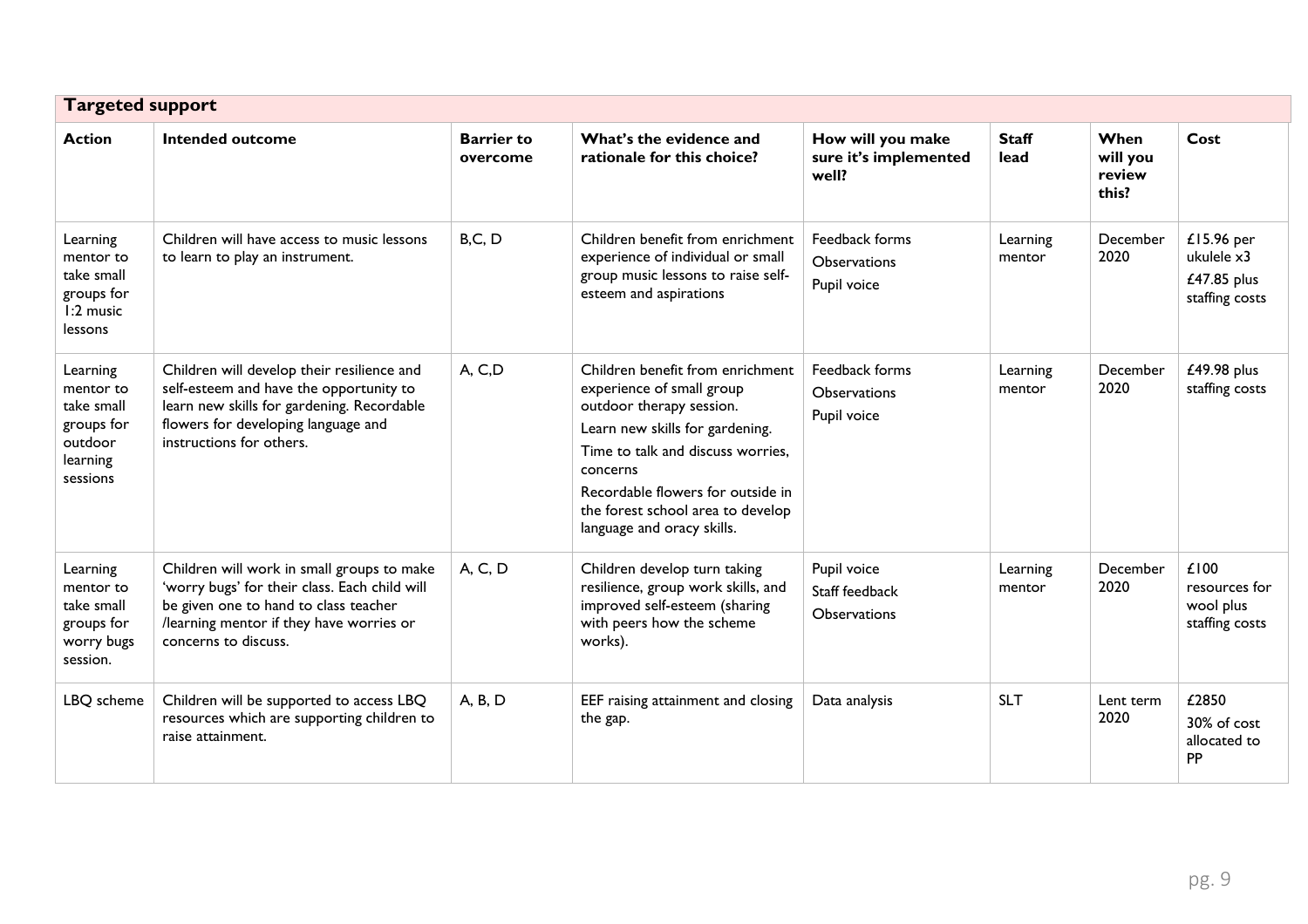| RWI reading<br>scheme                                                     | Phonics books linked to children's level will<br>allow children to make accelerated progress<br>for reading as the reading books are<br>matched with the children's phonic level.<br>Fluency and ability to decode improves<br>outcomes in all subjects including<br>foundation subjects and maths as well as<br>literacy.<br>Children will improve their fluency in<br>reading and phonic scores are improved<br>from baseline scores.<br>Increased levels of home reading.<br>Children develop a love of reading and<br>enjoyment of reading at home. | A, B, C, D | https://www.ncbi.nlm.nih.gov/pmc<br>/articles/PMC4230049/<br>EEF improving literacy in KS1<br>guidance<br>OFSTED requires systematic<br>phonics with scheme integrity.                                                                                                                                                                                            | Data analysis will show<br>improved phonics scores.<br>Reading books are shown<br>to be used more<br>frequently children are<br>given phonics level reading<br>books. | <b>SLT</b><br>Literacy lead | Pentecost<br>term but<br>each data<br>drop in<br>Advent,<br>Lent and<br>Pentecost | £5519.38 total<br>cost<br>£1991.25<br>allocated to<br>PP |
|---------------------------------------------------------------------------|---------------------------------------------------------------------------------------------------------------------------------------------------------------------------------------------------------------------------------------------------------------------------------------------------------------------------------------------------------------------------------------------------------------------------------------------------------------------------------------------------------------------------------------------------------|------------|-------------------------------------------------------------------------------------------------------------------------------------------------------------------------------------------------------------------------------------------------------------------------------------------------------------------------------------------------------------------|-----------------------------------------------------------------------------------------------------------------------------------------------------------------------|-----------------------------|-----------------------------------------------------------------------------------|----------------------------------------------------------|
| Speech and<br>language<br>intervention<br>program<br>Total budgeted cost: | Children will accelerated progress in all<br>areas from their starting point.<br>Children are more confident in their speech<br>and make accelerated progress in their                                                                                                                                                                                                                                                                                                                                                                                  | A, C, D    | EEF studies which show overall,<br>studies of oral language<br>interventions consistently show<br>positive impact on learning,<br>including on oral language skills<br>and reading comprehension. On<br>average, pupils who participate in<br>oral language interventions make<br>approximately five months'<br>additional progress over the<br>course of a year. |                                                                                                                                                                       |                             |                                                                                   | £60.00 plus<br>staff costs<br>£3107.83                   |
|                                                                           |                                                                                                                                                                                                                                                                                                                                                                                                                                                                                                                                                         |            |                                                                                                                                                                                                                                                                                                                                                                   |                                                                                                                                                                       |                             |                                                                                   |                                                          |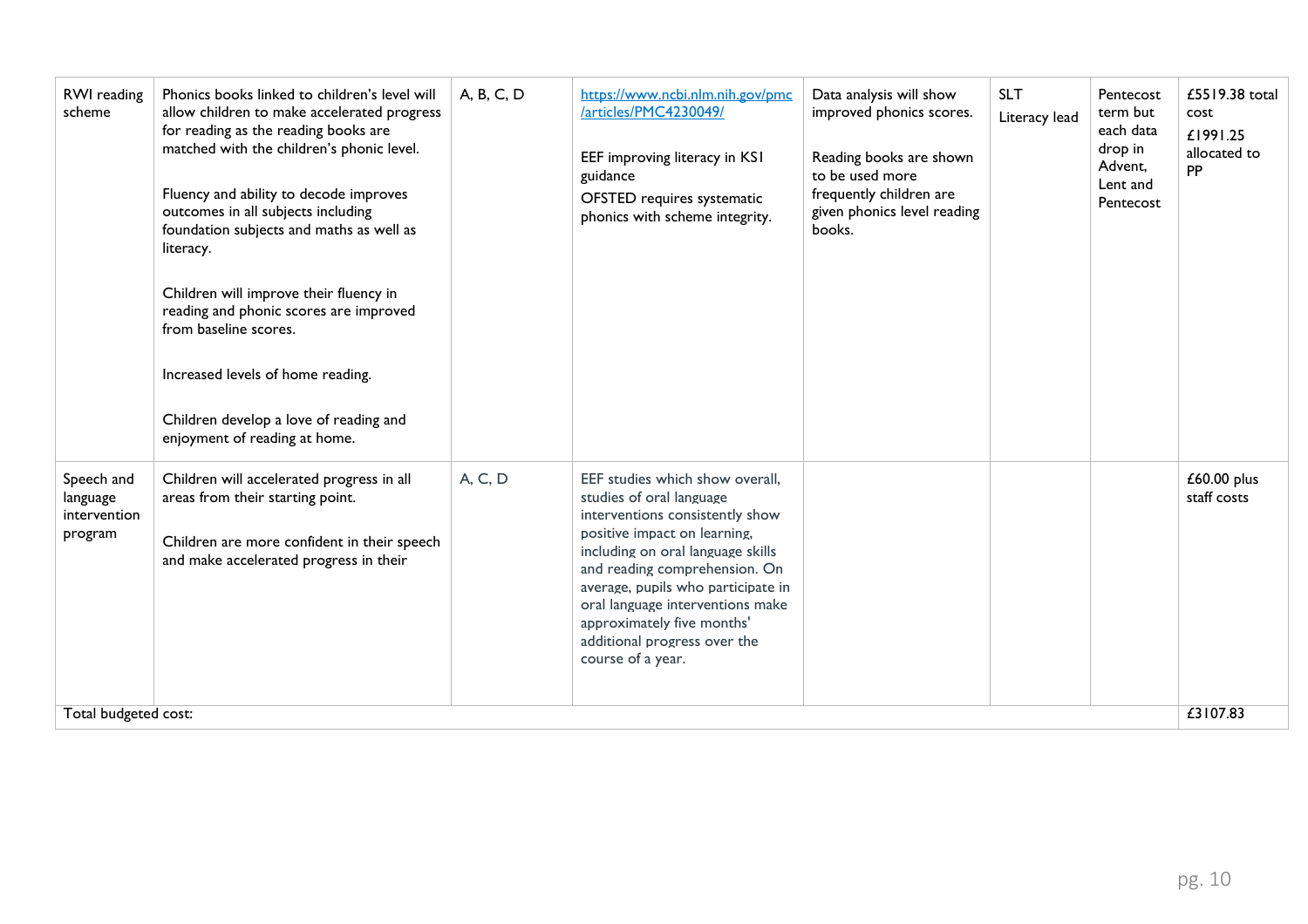| <b>Other approaches</b>                 |                                                                                                                                                                                                    |            |                                                                                                                                                                                                                                                                                                                                                                                                                               |                                                                                                                                                                     |                                   |                                     |        |
|-----------------------------------------|----------------------------------------------------------------------------------------------------------------------------------------------------------------------------------------------------|------------|-------------------------------------------------------------------------------------------------------------------------------------------------------------------------------------------------------------------------------------------------------------------------------------------------------------------------------------------------------------------------------------------------------------------------------|---------------------------------------------------------------------------------------------------------------------------------------------------------------------|-----------------------------------|-------------------------------------|--------|
| <b>Action</b>                           | <b>Intended outcome</b>                                                                                                                                                                            |            | What's the evidence and<br>rationale for this choice?                                                                                                                                                                                                                                                                                                                                                                         | How will you make<br>sure it's implemented<br>well?                                                                                                                 | <b>Staff</b><br>lead              | When<br>will you<br>review<br>this? | Cost   |
| Dollywoods'<br>s imagination<br>library | Improve children's access to high quality<br>reading books.<br>Improve early literacy skills in EYFS<br>Access to reading books at home for<br>children to develop reading for pleasure<br>skills. | A, B, C, D | EEF access to early literacy<br>https://assets.publishing.service.go<br>v.uk/government/<br>uploads/system/uploads/attachme<br>nt data/file/284286<br>/reading_for_pleasure.pdf<br>Morgan, P. L., Fuchs, D.,<br>Compton, D. L., Cordray, D. S.,<br>& Fuchs, L. S. (2008). Does early<br>reading failure decrease children's<br>reading motivation?. Journal of<br>learning disabilities, 41(5), 387-404.                      | EYFS model good reading<br>for parents<br>Children are accessing<br>books at school and at<br>home.                                                                 | <b>EYFS</b> lead<br>Literacy lead | Pentecost<br>term                   | £400   |
| Free<br>breakfast<br>club from<br>8am   | Improve concentration and prevent children<br>who are unable to access breakfast to<br>support.                                                                                                    | B,D        | https://www.kelloggs.co.uk/conte<br>nt/dam/europe/kelloggs<br>gb/pdf/R2_Kellogg_A_Lost_Educ<br>ation.pdf<br>Improved concentration for<br>pupils will lead to improved<br>outcomes for children as they are<br>able to concentrate and make<br>greater progress in class.<br>Children are unable to focus<br>when they are hungry and this<br>means that children are less likely<br>to be able to make academic<br>progress. | No costs for food as these<br>are covered by Greggs but<br>30% of staffing costs to be<br>covered by pupil premium<br>funding to support more<br>children to attend | <b>SLT</b><br>PP leased           | Pentecost<br>term                   | £8000  |
|                                         |                                                                                                                                                                                                    |            |                                                                                                                                                                                                                                                                                                                                                                                                                               |                                                                                                                                                                     |                                   | Total budgeted cost:                | £8,400 |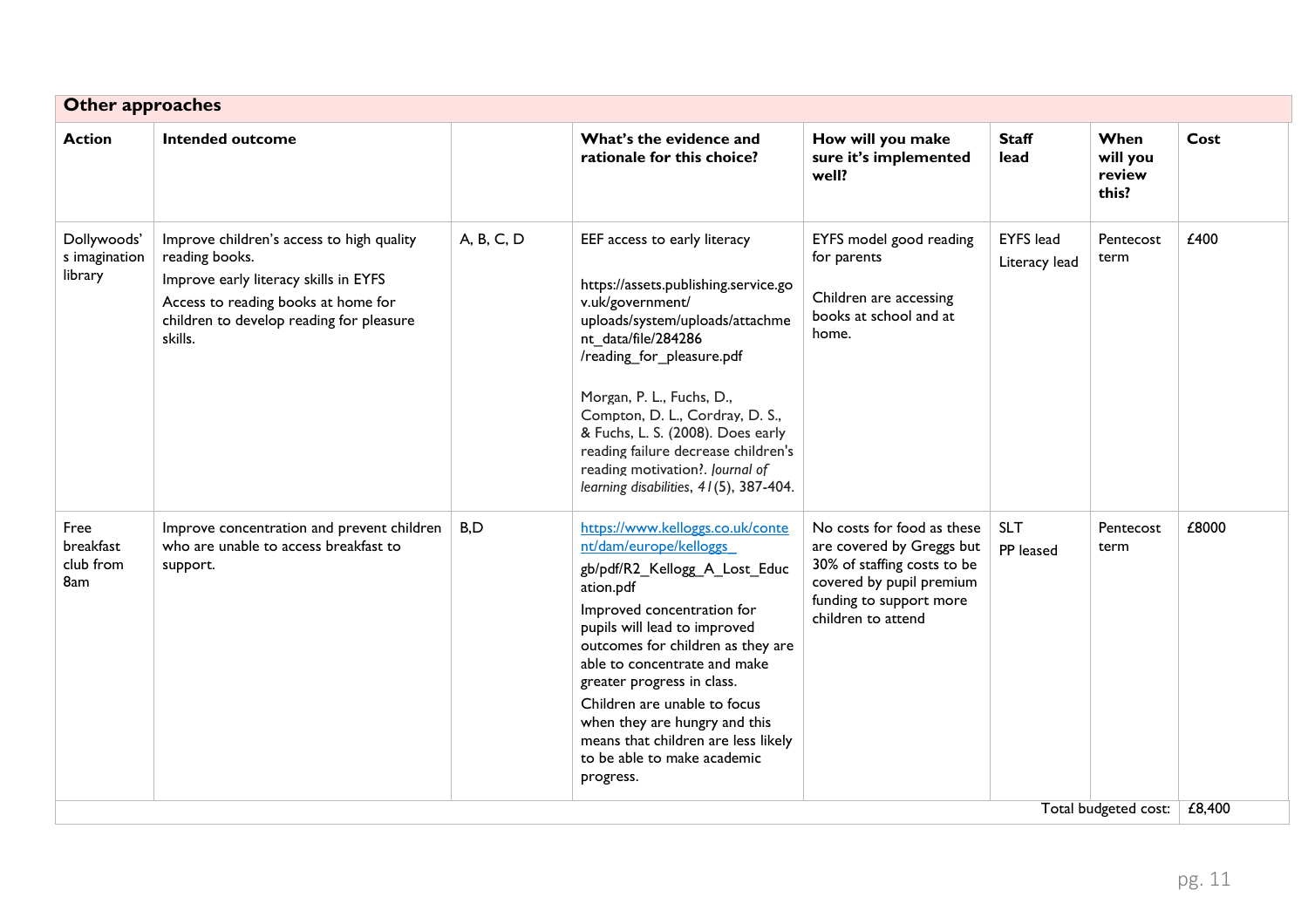### ADDITIONAL INFORMATION

- Total budget plan exceeds the amount given for pupil premium spending, additional spending will come from school budget.
- New approaches to intervention mean that all TAs across school and learning mentor are deployed to support children who are PP and who are not in light of the COVID19 school closures

# **Review of expenditure from previous academic year**

# PREVIOUS ACADEMIC YEAR

#### **Total amount: £69,640**

#### **Quality of teaching for all**

| <b>Action</b>       | Intended outcome                                                                                                                                                                                                                                                        | Impact                                                                                   | <b>Lessons learned</b>                                                                                                          |  |  |
|---------------------|-------------------------------------------------------------------------------------------------------------------------------------------------------------------------------------------------------------------------------------------------------------------------|------------------------------------------------------------------------------------------|---------------------------------------------------------------------------------------------------------------------------------|--|--|
| Progress in reading | To close the gap and to improve standards in reading.<br>Allow pupils to expand their reading genre and choices. To<br>motivate pupils to read, to present more opportunities to<br>be listened to. To provide intervention opportunities for<br>understanding of text. | End of year tests were unable to take<br>place to judge impact due to<br>COVID19 closure | Up to lockdown this was working well but we felt that the<br>regression during lockdown this priority has not been met<br>fully |  |  |
| Progress in writing | To develop a purpose to writing. To support pupils to<br>develop writing and provide experiences. To widen the<br>range of quality text they have access to.                                                                                                            | End of year tests were unable to take<br>place to judge impact due to<br>COVID19 closure | Up to lockdown this was working well but we felt that the<br>regression during lockdown this priority has not been met<br>fully |  |  |
| Progress in maths   | To improve times tables, to encourage support from<br>parents, to give year 6 electronic access to times table rock<br>stars at home. To provide support to fill gaps and support<br>needs.                                                                             | End of year tests were unable to take<br>place to judge impact due to<br>COVID19 closure | Up to lockdown this was working well but we felt that the<br>regression during lockdown this priority has not been met<br>fully |  |  |